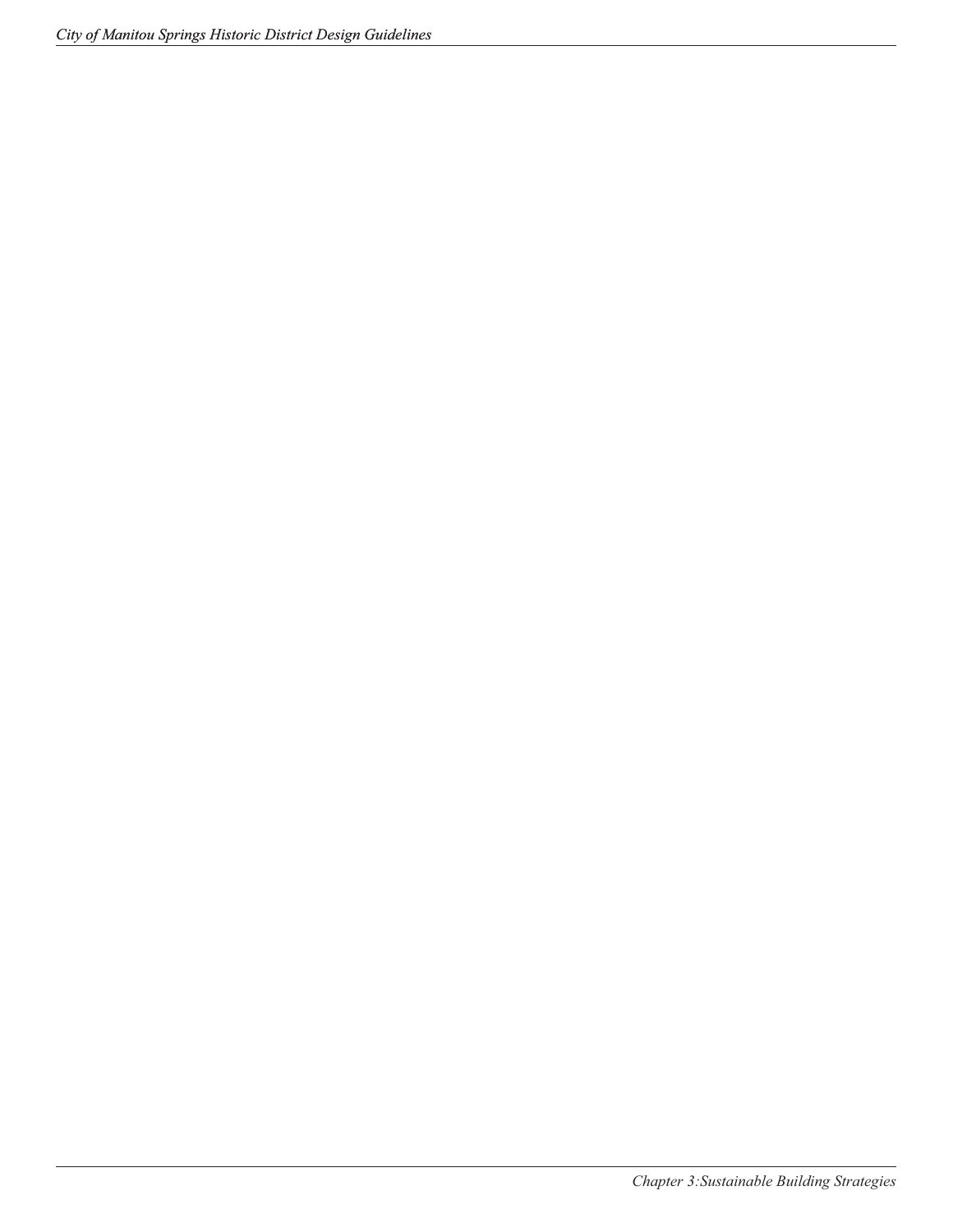## **Chapter 3: Sustainable Building Strategies**

The City of Manitou Springs along with the Manitou Springs Climate and Air Quality Committee and the Historic Preservation Commission encourages the design and construction of alterations, additions and new buildings that promote energy efficiency. The City of Manitou Springs also encourages landscaping strategies that promote water conservation and that help to minimize stormwater runoff.

In 2007, the Manitou Springs Climate and Air Quality Committee was established to conduct a local emissions inventory, forecast greenhouse emissions and recommend to City Council an emissions reduction goal and target date. The committee is currently working with City Council to implement the Local Action Plan. In addition, the Committee is working diligently to educate the Manitou Springs community. Additional information regarding the Committee and additional resources may be found on the City's website: http://www.manitousprings-co.gov

## **Historic Preservation and Green Building**

Contributing and non-contributing structures often contain architectural features and construction materials that are valuable from several perspectives:

- 1. The embodied energy and materials expenditure that reuse of existing materials displaces,
- 2. The architectural features and workmanship that may be impossible to replace and
- 3. The societal value of maintaining an important, contributing structure in an historic setting.
- 4. Historic buildings often contain several "green design features: operable windows, high ceilings, thermal massing and building orientation.

Because the field of sustainable construction is evolving, the HPC supports and encourages new and innovative approaches to materials used in alterations, additions and new construction. Property owners who are in the process of planning an alteration, addition and/or new building are encouraged to research current technologies that maximize the potential longevity of a structure, not just the lowest construction cost. Factors that should be considered include the costs and environmental impacts of resource extraction, materials and assembly manufacture, costs and energy consumption associated with the transport of materials and construction equipment to the construction site, construction requirements, maintenance, potential reuse of the structure and recycling or disposal of materials. *Preservation of existing structures is a crucial component to* 

## *Easy Things You Can Do:*

- 1. Preserve Old Buildings!
- 2. Change 5 Light Bulbs with C.F.
- 3. Purchase Energy Star Qualified Products
- 4. Heat and Cool Smartly
- 5. Seal and Insulate
- 6. Use Green Power
- 7. Reduce, Reuse, Recycle
- 8. Be Green in Your Yard
- 9. Use Water Efficiently
- 10. Spread the Word



*conservation and reuse of resources. Briarhurst Manor, Manitou Springs, CO*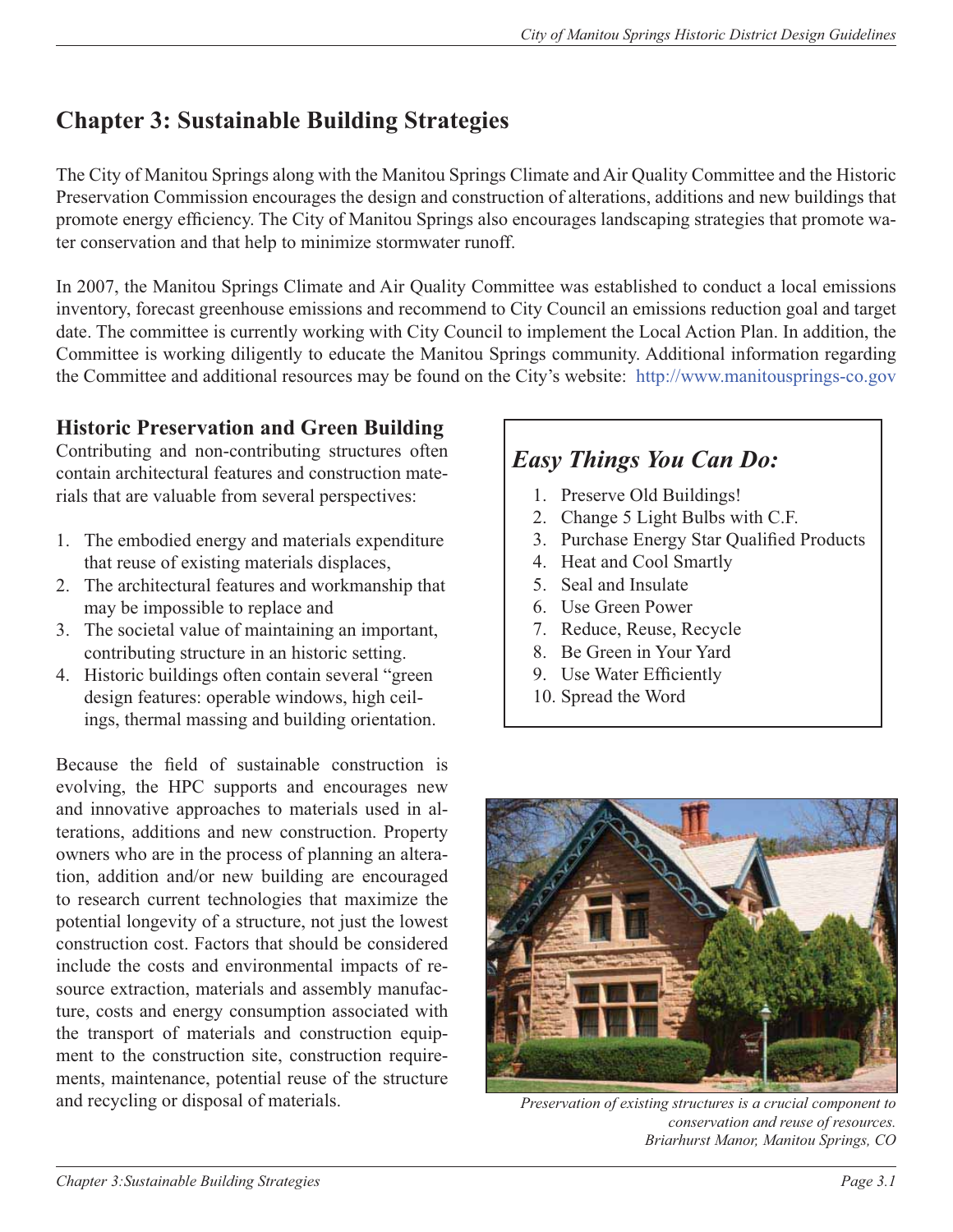

*The City of Manitou Springs advocates the maintenance and repair of windows on contributing structures. This original window includes exterior storm windows that are removed in the warmer months. Denver, CO*



*This window contains rare architectural detailing that warrants ongoing maintenance. Winter Street, Manitou Springs, CO*

To encourage property owners to assess options for energy conservation, the HPC recommends adherence to the following key principles:

- 1. Use less to do more: allow individual building components to multi-task.
- 2. Design holistically: consider the effects of individual building systems on each other and the building as a whole.
- 3. Build to last: assess options to create flexibility over time and adapt to new uses or interior configurations.
- 4. Prevent future problems: minimize and disperse structural loads.
- 5. Take advantage of free natural resources: integrate climate-responsive design.

## **Solar Orientation**

Most of the location, orientation and massing decisions made in the early stages of design have a profound effect on the energy and environmental impacts of an alteration, addition or new building. This is particularly the case for solar-responsive, daylighting and natural cooling design, where early decisions establish the potential for passive renewable energy use. Other environmental strategies, such as stormwater management, are also greatly influenced by site planning.

- 1. Careful orientation and massing can minimize solar energy entering the building and greatly reduce cooling needs, especially for commercial and retail buildings. This translates into lower energy costs over the life of the building and less air pollution from electricity generation.
- 2. Daylighting design has a major impact on the form and orientation of a building; the building and its openings (windows and skylights) should be oriented to allow light to enter interior spaces without causing glare or visual discomfort.
- 3. When carefully combined with daylighting and thermal mass, natural ventilation can greatly reduce the cooling and air conditioning needs of a building, and minimize or eliminate the need for mechanical cooling (in most circumstances) in mountain communities.
- 4. Building sites have a role to play in reducing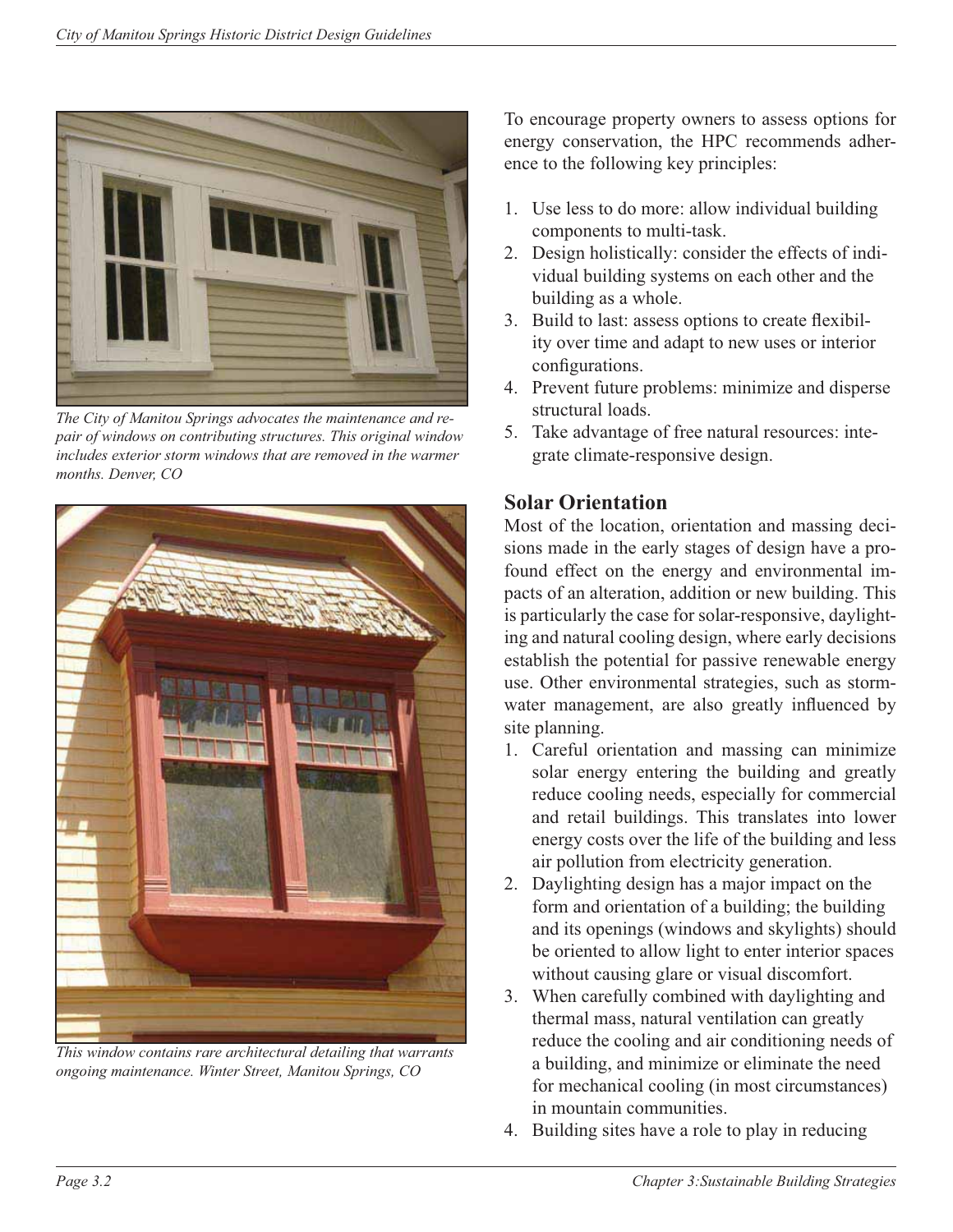the amount and contamination of stormwater runoff. The most effective approach is to limit the amount of impermeable surfaces on the site, since permeable surfaces both reduce stormwater runoff and treat stormwater pollutants.

## **Energy Efficiency**

## *Energy Audits*

The first step when beginning any significant construction or remodeling of a historic home is to assess the current energy usage. This is vital in terms of energy conservation, occupant comfort and building durability. Ron Flax, Project Manager at Rodwin Architecture in Boulder, Colorado, notes that "It is important to properly understand the existing building. It is easy to accidentally create new problems while solving others. A competent home energy audit almost always reveals some surprisingly simple opportunities and is an essential first step."

## *Weatherization*

Typically the first place to save energy involves weatherization. This underrated activity is well within the capability of the handy "do-it-yourselfer" with some basic education in modern Building Science. There are a number of potential pitfalls (as well as heroic measures) to be had with weatherization of older homes, and they should be explored intelligently, not stumbled upon by accident. Safety first! And this applies to both your safety and the safety of your home. Your home has endured over the years and you need to do justice to the craftsmen who put it together the first time.

## *Window Preservation vs. Replacement*

"When it comes to saving energy in older buildings, air infiltration measures are at the top of the list. Nothing else comes close," notes Flax. After initial weatherization, the next likely culprit for air infiltration is the fit and function of existing windows. An amazing amount of energy can be saved by spending the time to restore proper installation. Older, wellconstructed windows that are in reasonable condition are worth the effort! Traditional maintenance tech-



*Shed constructed of salvaged materials. Puget Sound, WA*



*Trex Brasilica: Recycled Construction Materials*



*Installing insulation manufactured from recycled materials*



*Architectural Salvage Yard*



*Trex Prefabricated Railings: Recycled Construction Materials*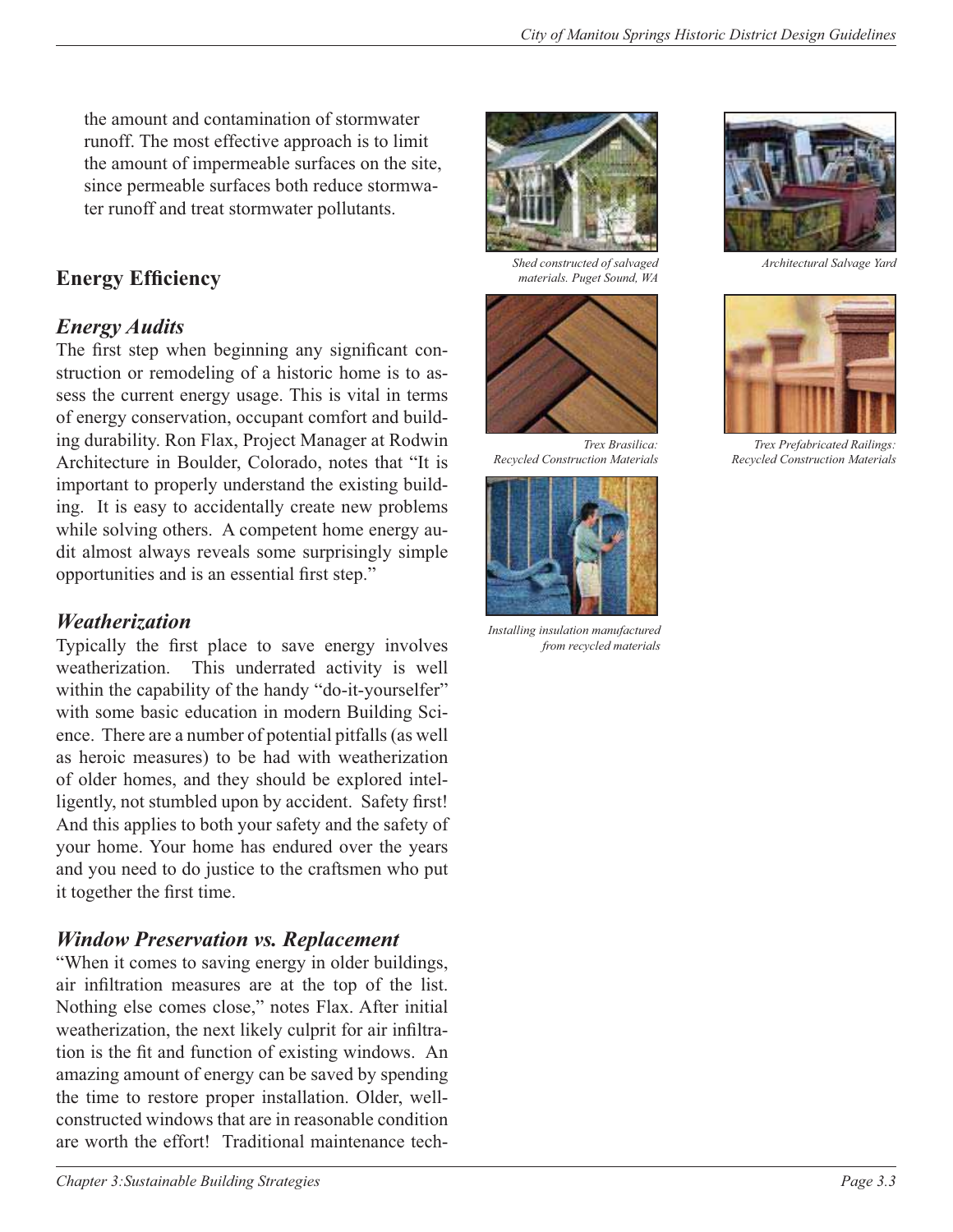

*Photo-voltaic cells are often slim and can be directly mounted to existing roof planes. Stinson Beach, CA*



*Newly relaxed regulations allow for multi-family structures to share one satellite dish antenna.*



*This new residence in Boulder includes photo-voltaic cells mounted at the same angle as the roof to match the profile of the roof. Boulder, CO*

niques such as repairing broken sash components, installing weather stripping, and fine tuning the fit and function of the windows are simple and costeffective steps to address air leakage.

Replacing windows in their entirety can improve energy efficiency and occupant comfort. However, they have a relatively small positive gain because high quality windows that maintain the design features of the building can be expensive to retrofit. They also raise issues of historic accuracy and architectural integrity that can be substantial challenges for projects that are located in Historic Districts. Retaining and/ or repairing weather stripping and storm windows affords similar benefits and is preferred to window replacement.

Refer to www.rodwinarch.com "Additional Technical Resources" for links regarding energy raters, historic window restoration and other related topics.

Mark Webster, a senior staff engineer at Simpson, Gumpertz & Heger, Inc., in Boston, notes that "There are technical benefits of traditional building design and materials that aren't always recognized or appreciated today." As an example, Webster points to windows, which are a major issue repeatedly addressed and discussed by the HPC. "On old windows you tend to get mature materials that hold up well," he said. While acknowledging the environmental benefits of lower-quality, finger-jointed wood commonly used in today's windows, Webster said, "Their durability is poor. Once they weather, they start to open up." Based on his experience with modern windows, insulated glass units (IGUs), which boast double- or triple-pane sealed glass with high energy efficiency, the old windows hold up better when refurbished than the new windows. This is why the City of Manitou Springs advocates the maintenance and repair of existing windows and/or the addition of storm windows as a means to preserve important features of a contributing structure and also improve energy efficiency.

Owners of historic properties are often concerned with energy efficiency. Older windows and doors are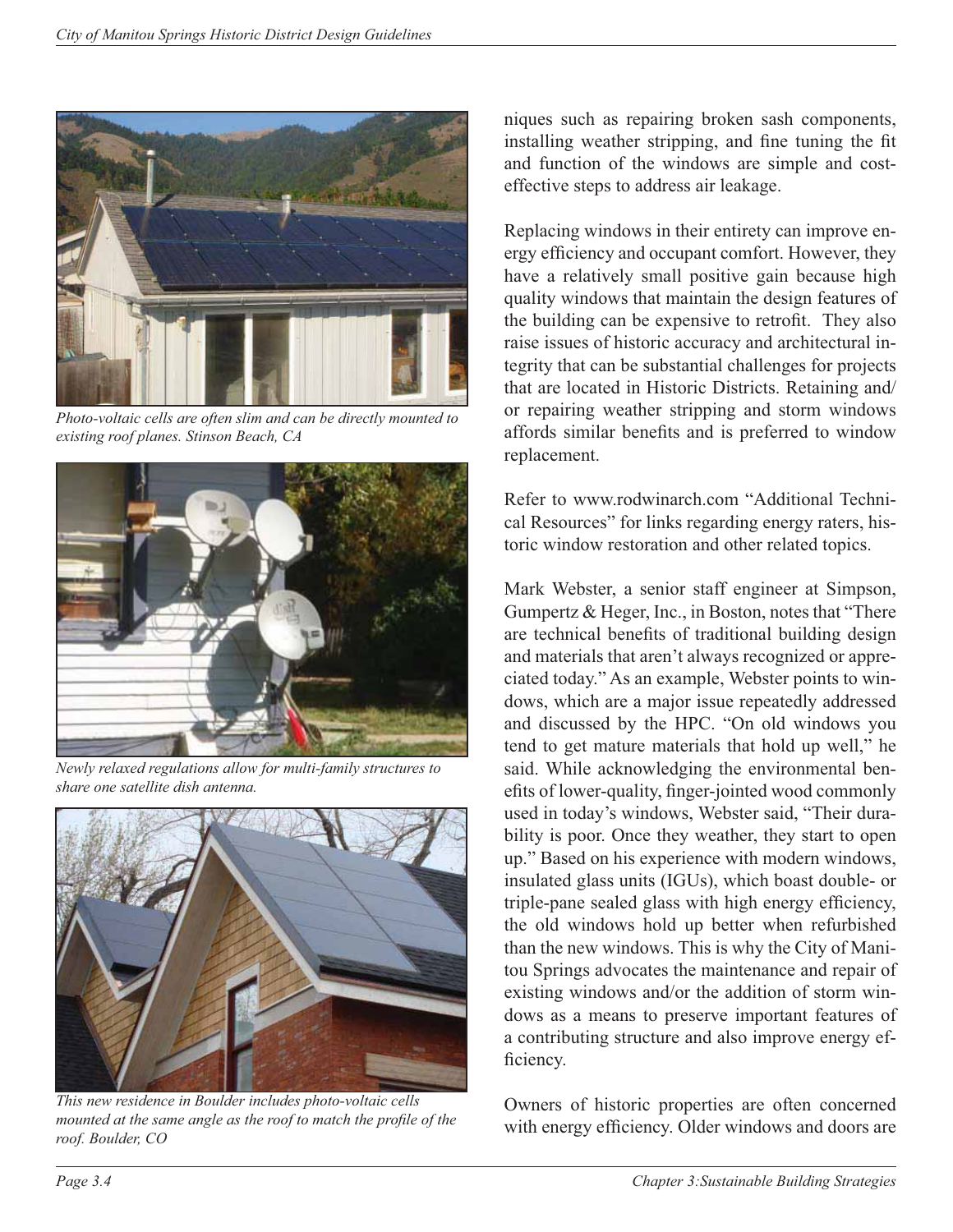typically key elements cited by homeowners seeking to reduce heating bills and energy consumption.

- 1. If energy conservation and heat loss are primary concerns, consider using storm windows and doors rather than replacing historic windows and doors.
- 2. The City of Manitou Springs urges preservation of all windows on contributing structures. Technical information regarding maintenance and preservation are included in Appendix B. Restoration of windows is also recommended; adding a well-sealed exterior storm window will preserve the architectural integrity of the window and eliminate both convective heat loss and infiltration of air. Replacement windows have a short operational-life. These environmental impacts combined with the energy expenditures required to manufacture non-recyclable windows and landfill needs result in window preservation and/or restoration as being the preferred approach. Refer to Chapter 4 for additional information regarding window components and repair.
- 3. Install storm windows on the exterior, if feasible. Match the sash and frame detailing dimensions to the original component. The storm window should be sized to fit the opening without the use of a subframe or panning around the perimeter, which detracts from the historic character of the façade.
- 4. Older homes often used storm windows (and screens) that were hung from the top of a window and that fit flush with the window trim. Seasonal installation of these storm windows may pose maintenance and labor concerns, but should be used and maintained if at all possible to preserve the historic character of the structure.
- 5. To improve the energy efficiency of a door, weather-stripping should be installed on all sides of the door frame and door windows should be caulked. These steps will minimize air leakage.
- 6. Storm doors can also be installed; steps should be taken to carefully match the width of trim and door components to that of the original door



*Salvaged windows and doors can be integrated into rehabilita-*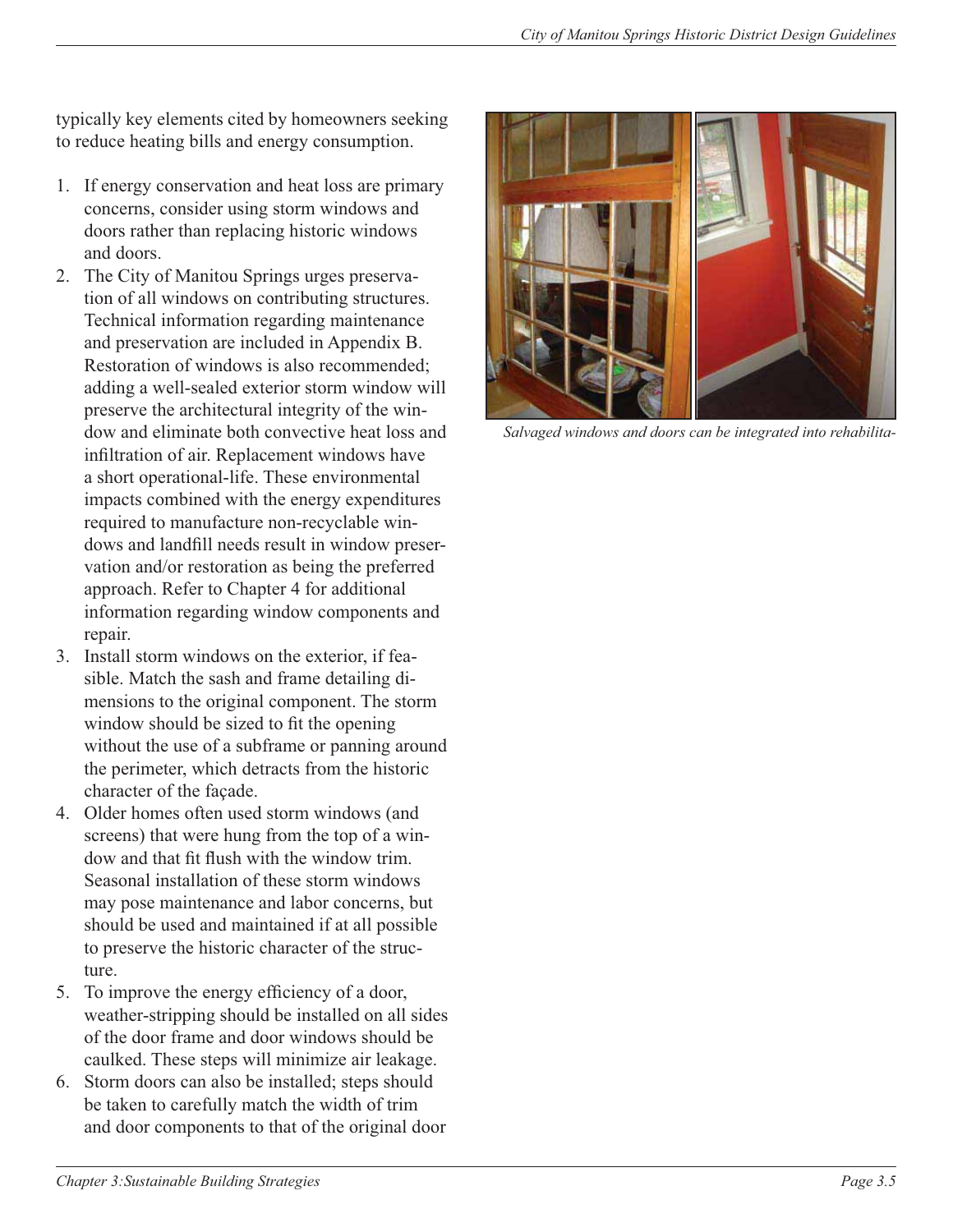to ensure that the overall character of the door remains visible from the street.

### **Solar Panels and Photo-voltaic Cells**

Solar panels and photo-voltaic cells should be sensitively located to minimize the impact on the Historic District and overall street character. Although solar energy is encouraged, new and historic buildings should attempt to integrate the solar collectors into the overall roof and building form to minimize the impact on adjacent properties.

#### **3.1 Mount solar collectors to minimize their visibility from the street.**

- Locate solar collectors on roof planes that are not visible from the street edge. If secondary roof planes are available, solar panels should be mounted on these roofs to maintain the historic integrity of the primary structure.
- Photo-voltaic panels should maintain a low profile and extend no higher than 6" from the roof surface; mount panels parallel to the existing angle of the roof plane.
- New construction that includes solar energy components should consider solar orientation requirements early in the design process. Roof form and pitches should reflect optimum solar orientation requirements in a manner that minimizes the profile of solar panels.

#### **Satellite Dish Antennas**

Although new technology is rapidly advancing to the point of making satellite dish antennas obsolete, property owners should work carefully with service providers to identify locations for satellite dish antennas to minimize the visual impact from the primary street.

#### **3.2 Mount satellite dish antennas as unobtrusively as possible; small satellite dish antennas shall not be located on the primary building façade.**

• Multi-family residences or multi-tenant commercial properties should explore combining satellite antennas.

- Smaller satellite dish antennas should not be located on the primary building façade.
- If satellite dish antennas are mounted to the original structure, mounting apparatus should be used that does not damage historic features.

## **Recycled-Content Products**

There are several quality recycled materials available on the market for use in rehabilitation projects and new construction. Products with recycled content are "industry ready", generally of equal or better quality and usually require no special handling. Some products, such as outdoor lumber made with waste plastics and composite panels made with mineral waste and plastic, are uniquely suited to some applications, and have new uses that are still being explored. It is important to obtain information from manufacturers verifying that the recycled content listed for a product is actually material that would otherwise have been discarded.

## **Salvaged Materials**

When rehabilitating structures the exterior features such as windows, doors and siding should be carefully inventoried to ascertain opportunities to integrate salvaged materials into future construction.

- 1. Any clapboard siding that is removed from the house could be carefully stored and incorporated into the new addition.
- 2. Older windows and doors as well as hardware, bath fixtures and other items are readily available from architectural salvage companies and can easily be refinished and incorporated into rehabilitation projects and/or additions.
- 3. Integrating old doors and windows into interior finishing designs can lend a unique character to a new addition that strives to maintain and express architectural integrity.

## **Buy Regionally**

As business owners and residents know, a healthy community benefits when people shop locally, when possible and regionally - along the Front Range;